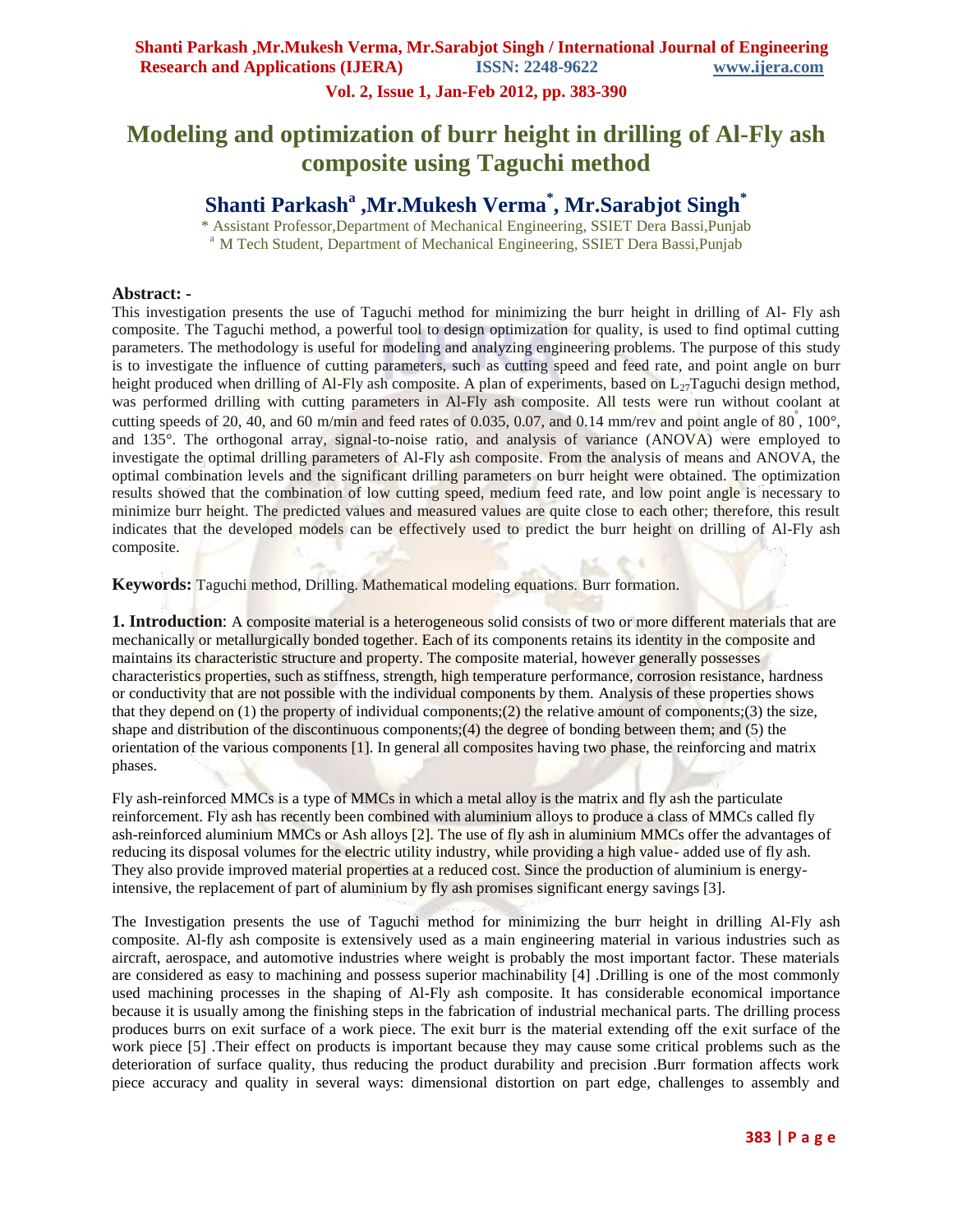#### **Vol. 2, Issue 1, Jan-Feb 2012, pp. 383-390**

handling caused by burrs in sensitive locations on the work piece, and damage done to the work subsurface from the deformation associated with burr formation [6-8].

Nihat Tosun[9] Use The grey relational analysis for optimizing the drilling process parameters for the workpiece surface roughness and the burr height is introduced. Various drilling parameters, such as feed rate, cutting speed, drill and point angles of drill were considered. An orthogonal array was used for the experimental design. Optimal machining parameters were determined by the grey relational grade obtained from the grey relational analysis for multi-performance characteristics (the surface roughness and the burr height). Experimental results have shown that the surface roughness and the burr height in the drilling process can be improved effectively through the new approach.

Stein and Dornfeld [10] presented a study on the burr height, thickness, and geometry observed in the drilling of 0.91-mm diameter through holes in stainless steel 304L. They presented a proposal for using the drilling burr data as part of a process planning methodology for burr control. To minimize the burr formed during drilling, Ko and Lee [11] investigated the effect of drill geometry on burr formation. They showed that a larger point angle of drill reduced the burr size. Sakurai et al. [12] have also tried to change the cutting conditions and determined high feed rate drilling of aluminum alloy. The researchers examined cutting forces, drill wear, heat generated, chip shape, hole finish, etc. Gillespie and Blotter [13] studied experimentally the effects of drill geometry, process conditions, and material properties. They have classified the machining burrs into four types: Poisson burr, rollover burr, tear burr, and cut-off burr. Valuable review about burr in machining operation provided important information [14].Erol Kilickap [15] Modeling and optimization of burr height in drilling of Al-7075 using Taguchi method and response surface methodology. This investigation presents the use of Taguchi and response surface methodologies for minimizing the burr height and the surface roughness in drilling Al-7075. The optimization results showed that the combination of low cutting speed,

low feed rate, and high point angle is necessary to minimize the burr height

The study shows that the Taguchi method is suitable to solve the stated within minimum number of trials as compared with a full factorial design.

The main objective of this study was to demonstrate a systematic procedure of using Taguchi design method in process control of drilling process and to find a combination of drilling parameters to achieve low burr height and surface roughness.

Experiments were designed using Taguchi method so that effect of all the parameters could be studied with minimum possible number of experiments. Using Taguchi method, Appropriate Orthogonal Array has been chosen and experiments have been performed as per the set of experiments designed in the orthogonal array. Signal to Noise ratios are also calculated to analyze the effect of parameters more accurately.

Results of the experimentation were analyzed analytically as well as graphically using ANOVA. ANOVA has determined the percentage contribution of all factors upon each response individually.

#### **2. Taguchi method**

Traditional experimental design methods are very complicated and difficult to use. Additionally, these methods require a large number of experiments when the number of process parameters increases [16]. In order to minimize the number of tests required, Taguchi experimental design method, a powerful tool for designing high-quality system, was developed by Taguchi. This method uses a special design of orthogonal arrays to study the entire parameter space with small number of experiments only.

Taguchi recommends analyzing the mean response for each run in the inner array, and he also suggests analyzing variation using an appropriately chosen signal-to-noise ratio (S/N).

There are 3 Signal-to-Noise ratios of common interest for optimization of Static Problems;

(I) SMALLER-THE-BETTER:

 $n = -10$  Log.  $\left(\frac{1}{2}\right)$  $\frac{1}{n} \sum_{i=0}^{n} \frac{1}{y_i^2}$ y2  $\frac{n}{i=0}$   $\frac{1}{v^2}$ )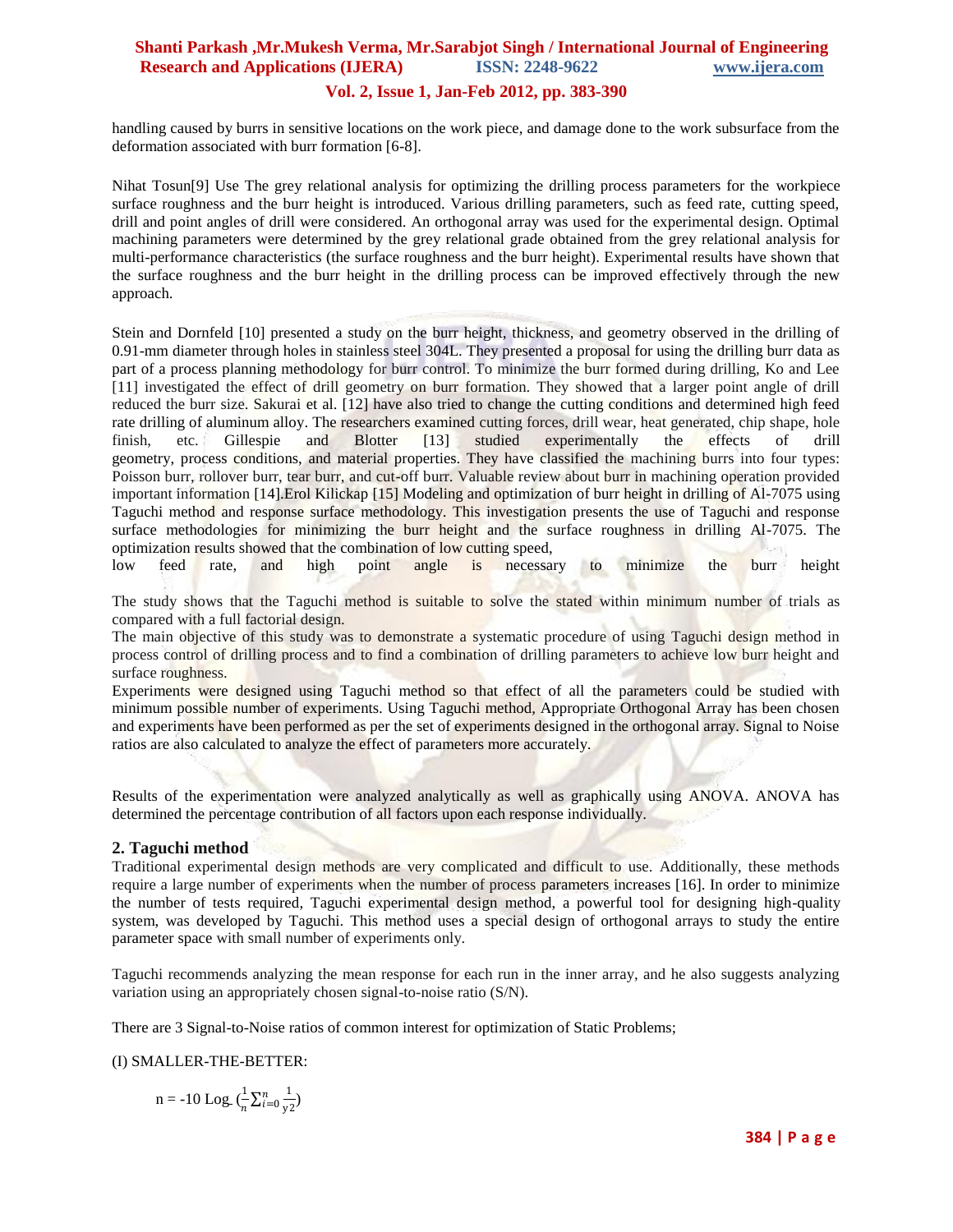#### **Vol. 2, Issue 1, Jan-Feb 2012, pp. 383-390**

(II) LARGER-THE-BETTER:

 $n = -10$  Log<sub>10</sub> [mean of sum squares of reciprocal of measured data]

(III) NOMINAL-THE-BEST:

$$
n = 10~Log_{10}~~\frac{\text{Square of means}}{\text{variance}}
$$

Lower is better for minimum burr height and surface roughness so,

Lower is better  $=$   $\frac{S}{N}$   $=$  -10 Log.( $\frac{1}{n}$  $\frac{1}{n} \sum_{i=0}^{n} \frac{1}{y_i^2}$ y2  $\frac{n}{i=0}$   $\frac{1}{v^2}$ )

Where n is no of observation, y is observed data.

Regardless of category of the performance characteristics, the lower S/N ratio corresponds to a better performance. Therefore, the optimal level of the process parameters is the level with the lowest S/N value. The statistical analysis of the data was performed by analysis of variance (ANOVA) to study the contribution of the factor and interactions and to explore the effects of each process on the observed value.

#### **3. Design of experiment**

In this study, three machining parameters were selected as control factors, and each parameter was designed to have three levels, denoted 1, 2, and 3 (Table 1). The experimental design was according to an  $L27(3^{\text{A}}13)$  array based on Taguchi method, while using the Taguchi orthogonal array would markedly reduce the number of experiments. A set of experiments designed using the Taguchi method was conducted to investigate the relation between the process parameters and delamination factor. DESIGN EXPERT @ 16 minitab software was used for regression and graphical analysis of the obtained data.

| <b>Symbol</b> | <b>Drilling Parameters</b> | <b>Level 1</b> | <b>Level 2</b> | Level 3 |
|---------------|----------------------------|----------------|----------------|---------|
| A             | Cutting speed, v (m/min)   | 20             | 40             | 60      |
| B             | Feed rate, f (rev/min)     | 0.035          | 0.070          | 0.140   |
|               | Point angle, $\theta$ (°)  | 80             | 100            | 135     |

#### **Table 1 Drilling parameters and Levels**

#### **4. Experimental details**

Mild Steel plates of  $150\times150\times25$  mm were used for the drilling experiments in the present study. The chemical composition and mechanical and physical properties of Al-Fly ash composite can be seen in Tables 2 and 3, respectively. The drilling tests were carried out to determine the bur height and surface roughness under various drilling parameters. HSS drills (10-mm diameter) were used for experimental investigations.

The burr height was measured using a height master and can measure a Value up to 100mm.

| <b>Elements</b> | Maximum weight % |
|-----------------|------------------|
|                 | 80.312           |
| Sn              | 0.11             |

#### **Table 2 Chemical composition of Al-Fly ash composite**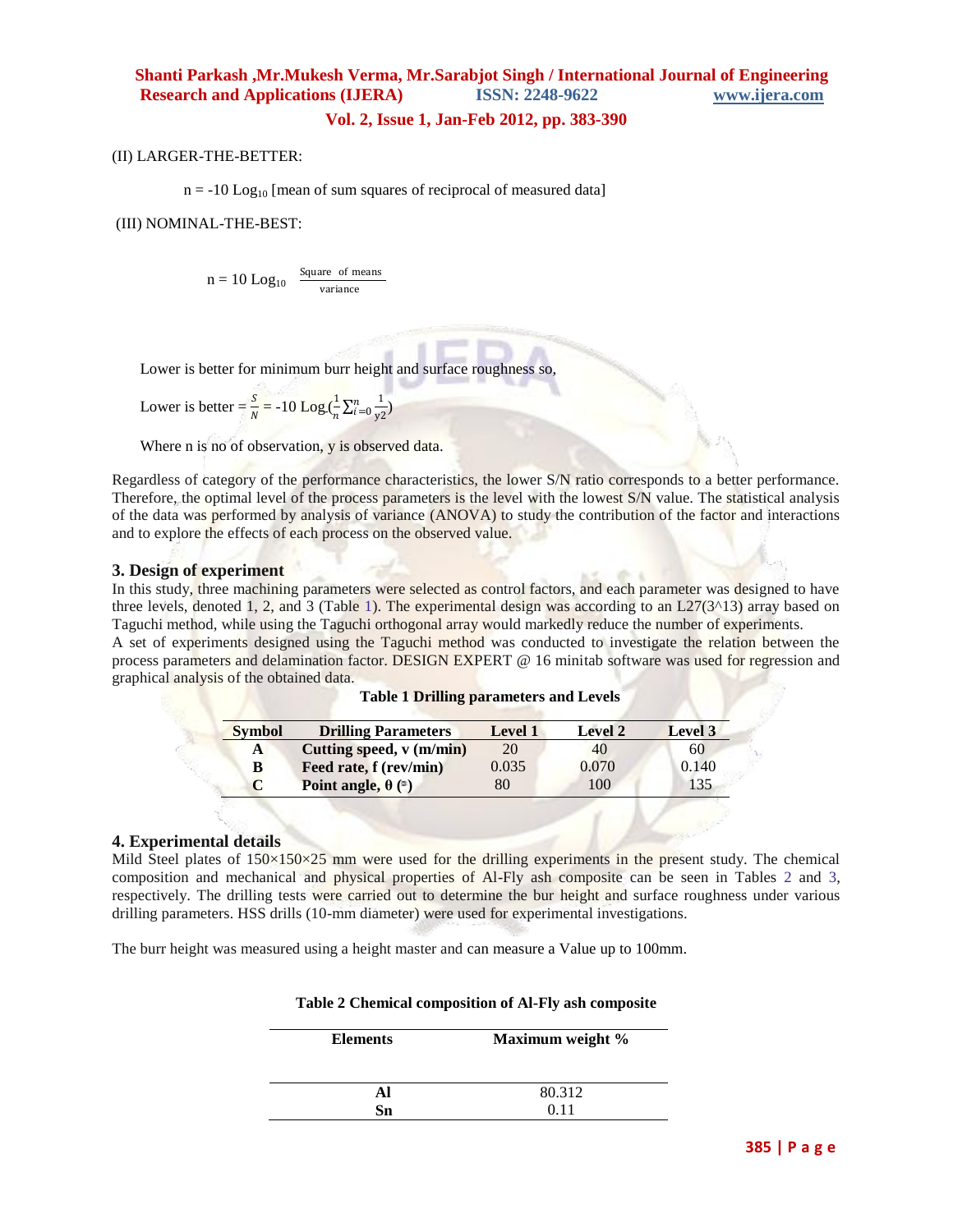| 8.59 |
|------|
| 1.27 |
| 2.03 |
| 0.40 |
| 0.10 |
| 6.65 |
| 0.13 |
|      |

**Vol. 2, Issue 1, Jan-Feb 2012, pp. 383-390**

#### **Table 3 Mechanical and physical properties of Al- Fly ash composite**

|                                                          | <b>Value</b> |
|----------------------------------------------------------|--------------|
| parameters<br>Density 10 <sup>3</sup> kg m <sup>-3</sup> | 2.532        |
| <b>Impact Strength (J)</b>                               |              |

#### **5. Results and discussion**

#### **5.1 Experiment results and Taguchi analysis**

In machining operation, minimizing the burr height (H) is an important criterion. The burr formation in drilling primarily depends upon the tool geometry, cutting parameters, and workpiece materials. When the material has moderate ductility, the material tends to elongate to some extent during burr formation, resulting in a large burr height and burr volume. However, if the material is quite brittle, catastrophic fracture occurs as the feed rate and cutting speeds increase, resulting in regular burrs having several large chunks, lobes, or petals [4].

A series of drilling tests was conducted to assess the influence of drilling parameters on burr height in drilling Al-Fly ash composite. Experimental results of the burr height for drilling of Al- Fly ash composite with various drilling parameters are shown in Table 4. Table 4 also gives S/N ratio for burr height. The S/N ratios for each experiment of L27 ( $3^{\wedge}13$ ) was calculated. The objective of using the S/N ratio as a performance measurement is to develop products and process insensitive to noise factor. Table 5 shows average effect response table. Thus, by utilizing experiment results and computed values of the S/N ratios (Table 5), average effect response value and average S/N response ratios were calculated for burr height.

| S.No.          |    | <b>Levels of factor</b> |          | <b>Experimental Result</b> | <b>S/N Ratio</b> |
|----------------|----|-------------------------|----------|----------------------------|------------------|
|                | V  | f                       | $\theta$ | H<br>(mm)                  | Н                |
| 1              | 20 | 0.035                   | 80       | 0.02                       | $-33.98$         |
| $\overline{2}$ | 20 | 0.035                   | 100      | 0.20                       | $-13.98$         |
| 3              | 20 | 0.035                   | 135      | 0.36                       | $-8.874$         |
| 4              | 20 | 0.070                   | 80       | 0.12                       | $-18.42$         |
| 5              | 20 | 0.070                   | 100      | 0.05                       | $-26.02$         |
| 6              | 20 | 0.070                   | 135      | 0.20                       | $-13.98$         |
| 7              | 20 | 0.140                   | 80       | 0.03                       | $-30.46$         |
| 8              | 20 | 0.140                   | 100      | 0.18                       | $-14.89$         |
| 9              | 20 | 0.140                   | 135      | 0.42                       | $-7.535$         |
| 10             | 40 | 0.035                   | 80       | 0.04                       | $-27.96$         |
| 11             | 40 | 0.035                   | 100      | 0.04                       | $-27.96$         |
| 12             | 40 | 0.035                   | 135      | 0.41                       | $-7.744$         |
| 13             | 40 | 0.070                   | 80       | 0.12                       | $-18.42$         |
| 14             | 40 | 0.070                   | 100      | 0.31                       | $-10.03$         |
| 15             | 40 | 0.070                   | 135      | 0.31                       | $-10.17$         |

#### **Table 4 EXPERIMENTAL RESULT AND CORRESPONDING S/N RATIO**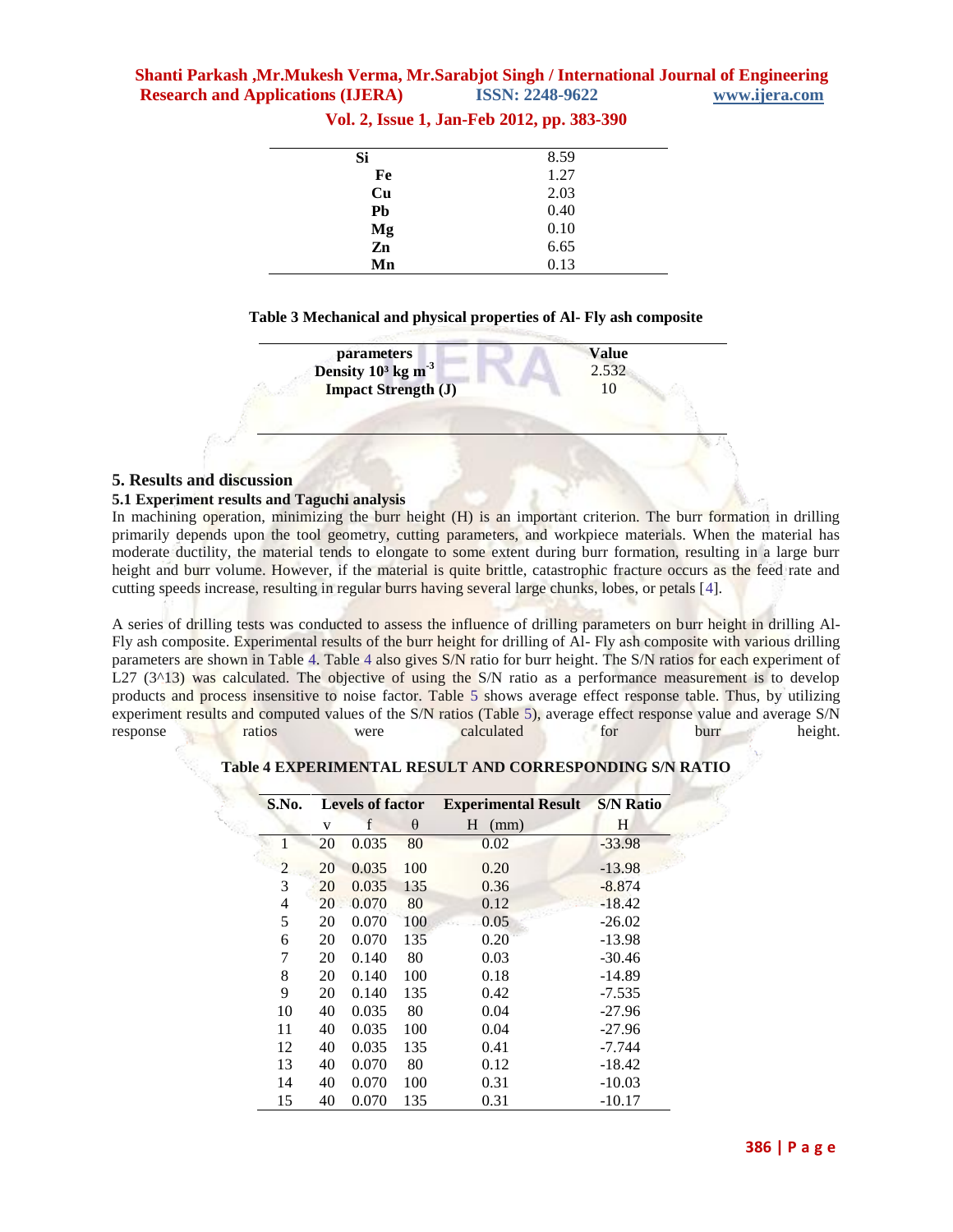**Shanti Parkash ,Mr.Mukesh Verma, Mr.Sarabjot Singh / International Journal of Engineering Research and Applications (IJERA)** 

| 27 | 60 | 0.140 | 135 | 0.14 | $-17.08$ |
|----|----|-------|-----|------|----------|
| 26 | 60 | 0.140 | 100 | 0.08 | $-21.94$ |
| 25 | 60 | 0.140 | 80  | 0.05 | $-26.02$ |
| 24 | 60 | 0.070 | 135 | 0.13 | $-17.72$ |
| 23 | 60 | 0.070 | 100 | 0.13 | $-17.72$ |
| 22 | 60 | 0.070 | 80  | 0.12 | $-18.42$ |
| 21 | 60 | 0.035 | 135 | 0.30 | $-10.46$ |
| 20 | 60 | 0.035 | 100 | 0.30 | $-10.46$ |
| 19 | 60 | 0.035 | 80  | 0.15 | $-16.48$ |
| 18 | 40 | 0.140 | 135 | 0.36 | $-8.754$ |
| 17 | 40 | 0.140 | 100 | 0.30 | $-10.46$ |
| 16 | 40 | 0.140 | 80  | 0.09 | $-20.42$ |

## **Vol. 2, Issue 1, Jan-Feb 2012, pp. 383-390**

**Table 5 ANOVA table for Burr Height**

| <b>Source</b>       | <b>SS</b> |                | <b>Variance</b><br><b>DOF</b> |       | $C\%$<br>F test |
|---------------------|-----------|----------------|-------------------------------|-------|-----------------|
|                     |           |                |                               |       |                 |
| Cutting<br>speed(A) | 0.020319  | $\overline{2}$ | 0.0101595                     | 1.69  | 4.91            |
| Feed rate $(B)$     | 0.005869  | $\overline{2}$ | 0.002934                      | 0.488 | 1.42            |
| Point angle<br>(C)  | 0.200135  | 2              | 0.100067<br>5                 | 16.67 | 48.42           |
| $A \times B$        | 0.064015  | $\overline{4}$ | 0.016003<br>75                | 2.66  | 15.40           |
| $B\times C$         | 0.033465  | 4              | 0.008366                      | 1.393 | 8.09            |
| $C \times A$        | 0.41481   | $\overline{4}$ | 0.010370<br>25                | 1.72  | 10.03           |
| error               | 0.048019  | $\overline{8}$ | 0.006002<br>3                 |       | 11.61           |
| Total               | 0.413302  | 26             |                               |       |                 |
|                     |           |                |                               |       |                 |

la servizione di S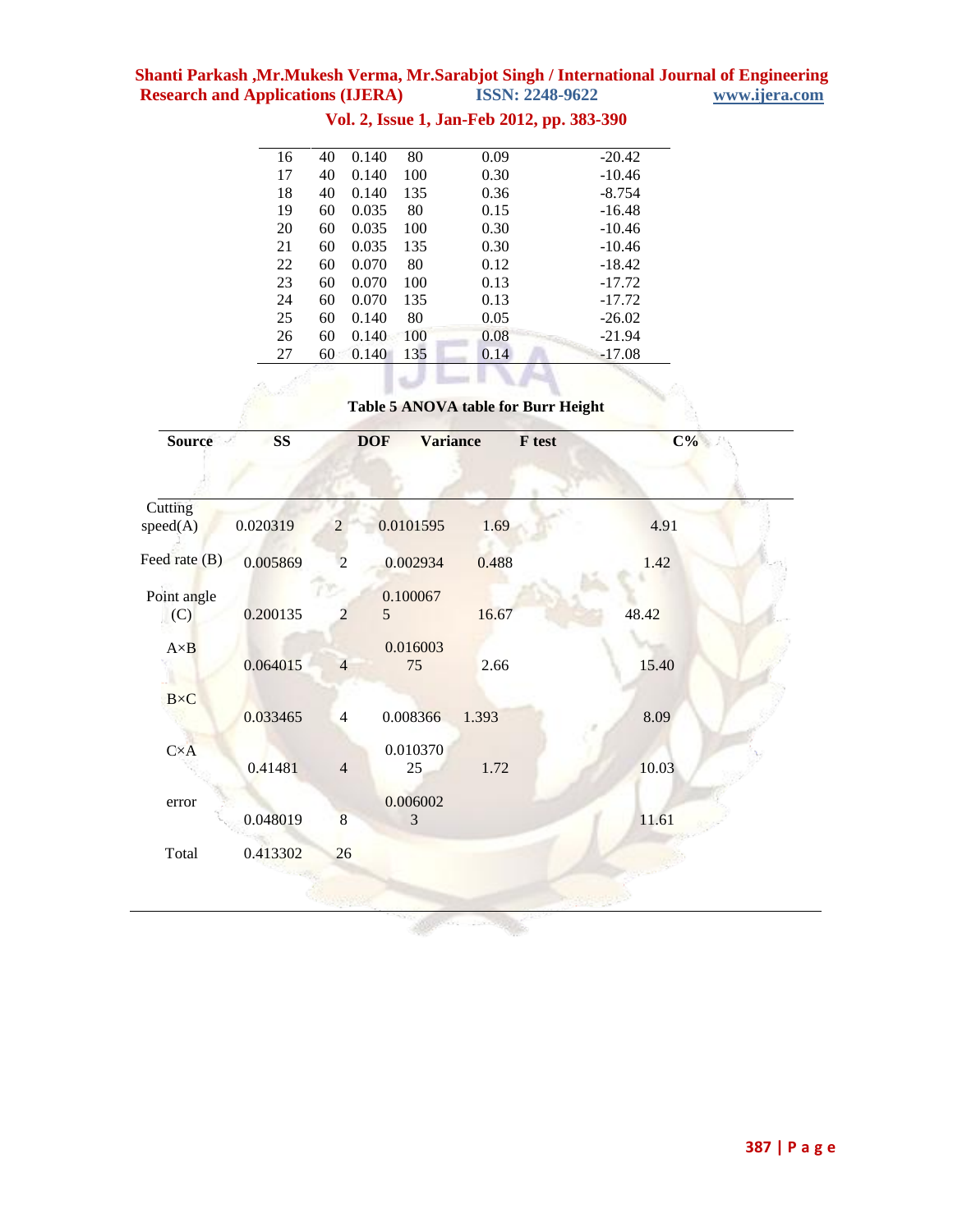

**Vol. 2, Issue 1, Jan-Feb 2012, pp. 383-390**

From the ANOVA table it is clear that maximum contribution factor is angle having percentage contribution up to 48.42%.After that second main Contribution is of interaction A\*B which means the combined effect of cutting speed and feed rate. Hence the individual ranking of these three parameters on the average value of means of Burr height:-

| Level | Speed (A) | Feed $(B)$ | Angle $(C)$ |
|-------|-----------|------------|-------------|
|       | 0.17556   | 0.20222    | 0.17722     |
| 2     | 0.22111   | 0.16611    | 0.08222     |
| 3     | 0.15556   | 0.18389    | 0.29278     |
| Delta | 0.06556   | 0.03611    | 0.21056     |
| Rank  | 2         | 3          |             |

#### **Table 6 Mean values of process parameters for burr height**

From above response table of means it is clear that optimal working condition for drilling are A3, B2 and C2.From the ranking shown in above table it is evident that the main factor is angle.

#### **Table 7 Optimum Levels of Process Parameters**

| <b>Process Parameters</b> | <b>Parameter Designation</b> | <b>Optimum Level</b> |
|---------------------------|------------------------------|----------------------|
|                           |                              |                      |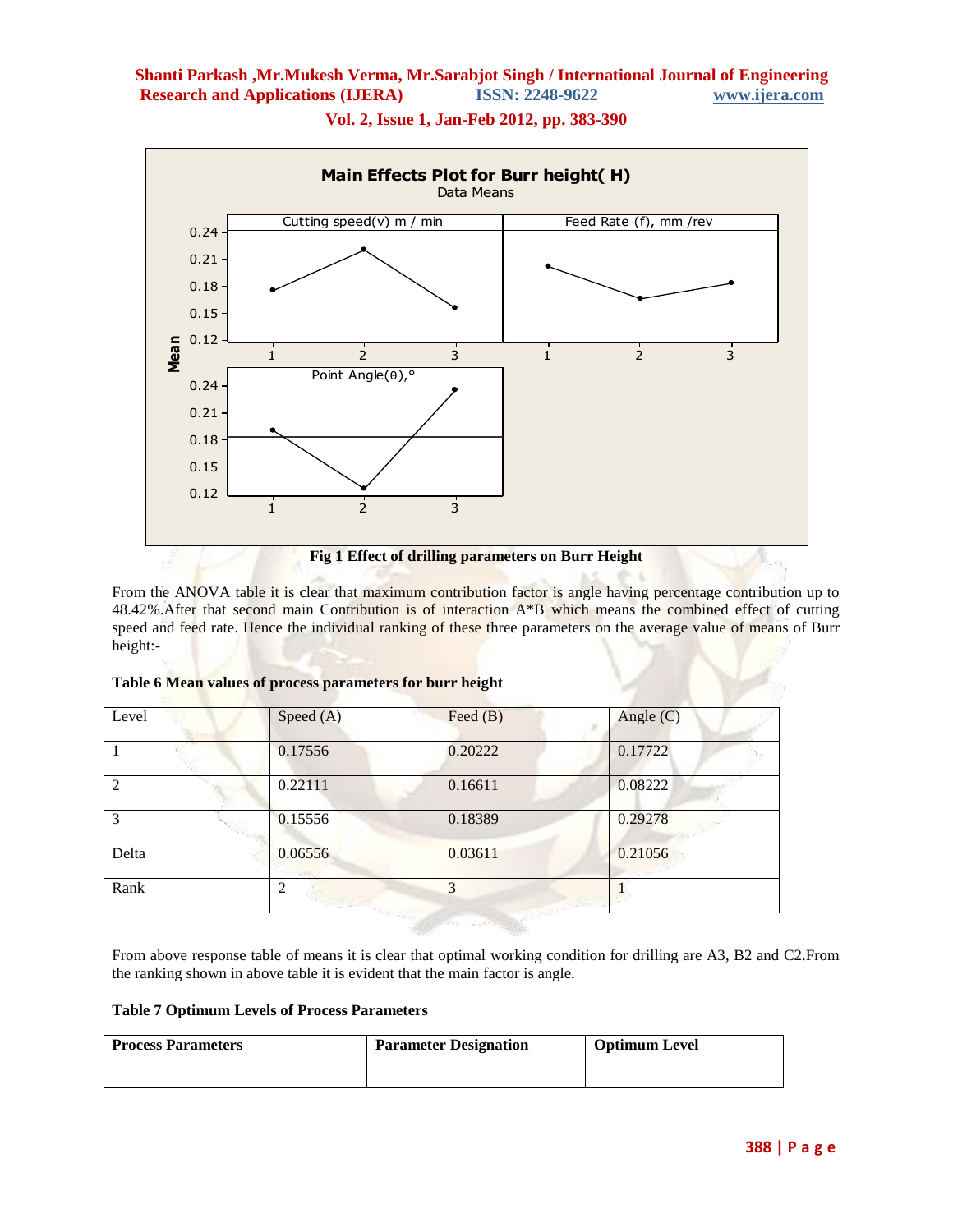| cutting speed (V)    | A3             | 60    |
|----------------------|----------------|-------|
| Feed $(F)$           | B <sub>2</sub> | 0.070 |
| Point angle (degree) | C2             | 100   |

### **Vol. 2, Issue 1, Jan-Feb 2012, pp. 383-390**

#### **5.2 Results**

The effect of parameters i.e Cutting speed, feed rate and point angle and some of their interactions were evaluated using ANOVA analysis with the help of MINITAB 16 @ software. The purpose of the ANOVA was to identify the important parameters in prediction of Burr Height & Surface Roughness. Some results consolidated from ANOVA and plots are given below:

#### **5.2.1 Burr Height**

Point angle is found to be the most significant factor (F-value 16.67) & its contribution to burr height is 48.42 %. The interaction between cutting speed and feed rate (F-value 2.66) is found to be significant which contributes 15.40% and the interaction between point angle and cutting speed (F-value 1.72) is found to be significant which contributes 10.03%.The best results for Burr height (lower is better) would be achieved when Al-Fly ash composite workpiece is machined at cutting speed of 60 m/min, point angle of  $100^0$ , feed rate of 0.070 mm/rev. With 99% confidence interval, the point angle effects the burr height most significantly.

#### **6. Conclusion**

The present study was carried out to study the effect of input parameters on the burr height. The following conclusions have been drawn from the study:

- 1. The Burr height is mainly affected by cutting speed and point angle. With the increase in cutting speed the burr height is increases  $\&$  as the feed rate increases the burr height is decreases. But it is also observed that with the point angle, Burr height tends to decreases with increase in point angle up to some extent.
- 2. From ANOVA analysis, parameters making significant effect on burr height point angle, and interaction between point angle & cutting speed were found to be significant to Burr height for reducing the variation.
- 3. The parameters considered in the experiments are optimized to attain minimum burr height and surface roughness using response graph, fit summary test and analysis of variance (ANOVA) technique. The best setting of input process parameters for defect free drilling (minimum burr height) within the selected range is as follows:
	- i) Low cutting speed i.e. 60m/min.
	- ii) High feed rate i.e. 0.07mm/rev.
	- iii) Point angle should be  $100^0$ .

#### **References**

1. Boris Stirn, Kiha Lee, David A. Dornfeld (2001) "BURR FORMATION IN MICRO-DRILLING".

2. Flip J.Rose, "Taguchi Techniques for quality engineering". mcgrawhill professional.

3. Gillespie, L. K. Deburring precision miniature parts. Precision Engng, 1979, 1(4), 189–198.

4. ASM (1999) ASM handbook, vol 16: machining. ASM, USA, pp 761–804

5. Kim J, Dornfeldd DA (2002) Development of an analytical model for drilling burr formation in ductile materials. Trans ASME 124:192–198

6. Ko SL, Chang JE, Yang GE (2003) Burr minimizing scheme in drilling. J Mater Process Technol 140:237–242

7. Gillespie LK (1994) Process control for burrs and deburring. 3.International Conference on Precision Surface Finishing and Burr Technology, Korea, pp 1–11

8. Dornfeld D (2004) Strategies for preventing and minimizing burr formation, pp 1–18

9. Lin TR, Shyu RF (2000) Improvement of tool life and exit burr using variable feeds when drilling stainless steel with coated drills. Int J Adv Manuf Technol 16:308–313